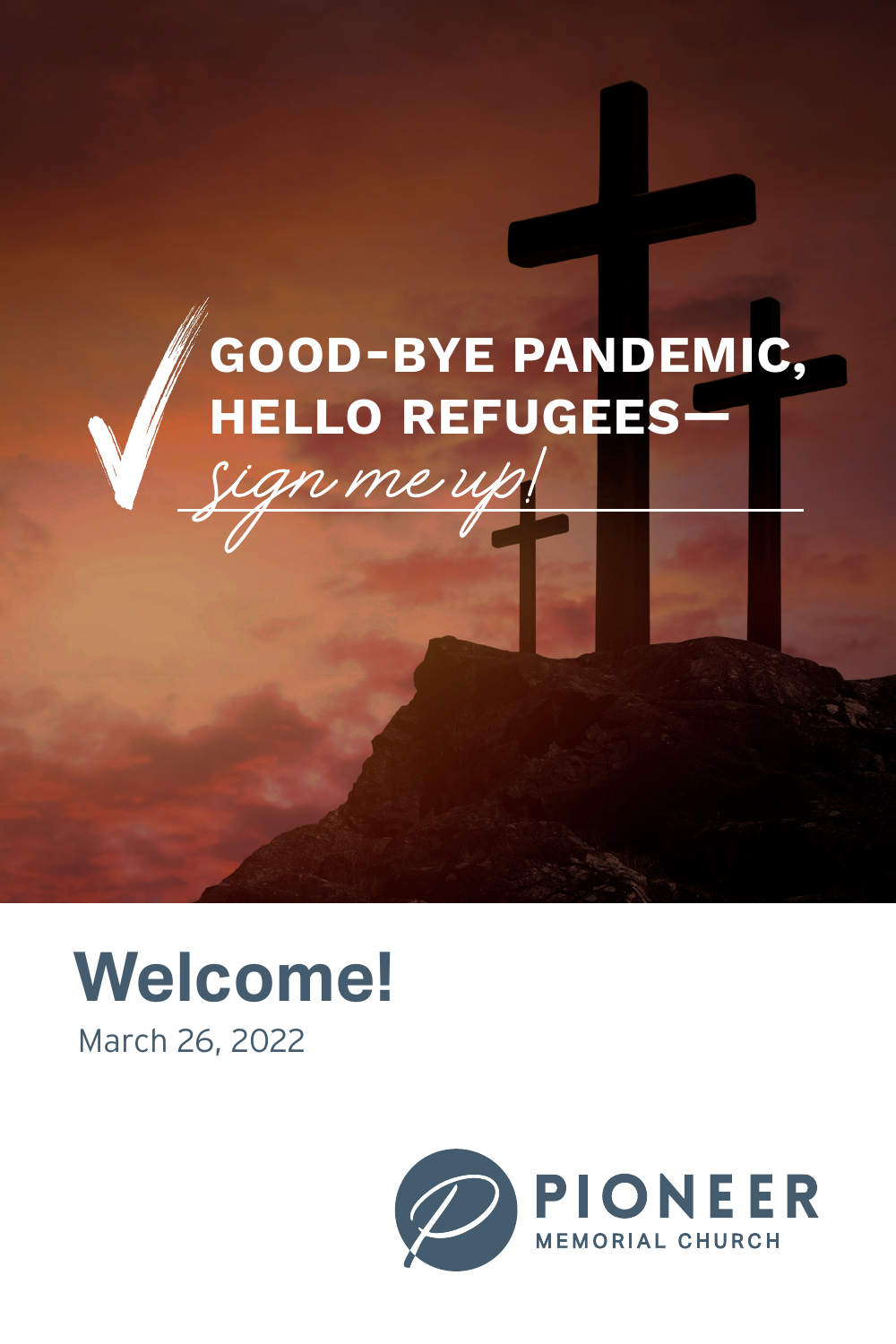# **SABBATH SCHOOL**

**SONG SERVICE**  Benie Safari Shyirakera

**WELCOME & PRAYER** Merarie Doyle

#### **LESSON STUDY**

**SPECIAL PROGRAM** Pioneer Children's Division

#### **CLOSING SONG**

"Lift Up the Trumpet"

#### **CLOSING PRAYER**

# **CALL TO WORSHIP**

PASTOR: Whoever would be great among you must be your servant, and whoever would be first among you must be the willing slave of all;

#### **PEOPLE: Even as the Son of God came not to be served but to serve, to give his life as a ransom for many.**

PASTOR: Jesus asked: "Are you able to keep the fast which I keep? Are you able to drink the cup which I drink?"

#### **PEOPLE: In this is love, not that we loved God, but he loved us, and sent his Son to be the sacrifice for our sins.**

**COMMUNITY** 

 **SCAVENGER HUNT**

PASTOR: Let us praise the name of the Lord.

# ADRA RELIEF IN UKRAINE

ADRA.org/PartnerWithUs

## SABBATH SCHOOL QUARTERLIES AVAILABLE

Available at the Front Desk more info at pmchurch.org/announcements

**SUNSET TODAY** 8:04

**SUNSET NEXT FRIDAY** 8:12

#### **OFFERING**

**03 • 26** Michigan Advance Partners

**04 • 02** Pioneer Operating Budget The Family Life Committee invites all our

church family on a Community Scavenger Hunt! How well do you know what's in our little village? On Sabbath afternoon, April 2 you can find out! For more information and to register for a time slot, text "SCAVENGER" to 269.281.2345.

#### **PIONEER PULPIT**

**04 • 02** Dwight K. Nelson

"Why Some of Your Friends Are Flourishing in a Languishing World—Sign Me Up!"

**04 • 09** Taurus Montgomery Sleep in Heavenly Peace in the Inner City—Sign Me Up!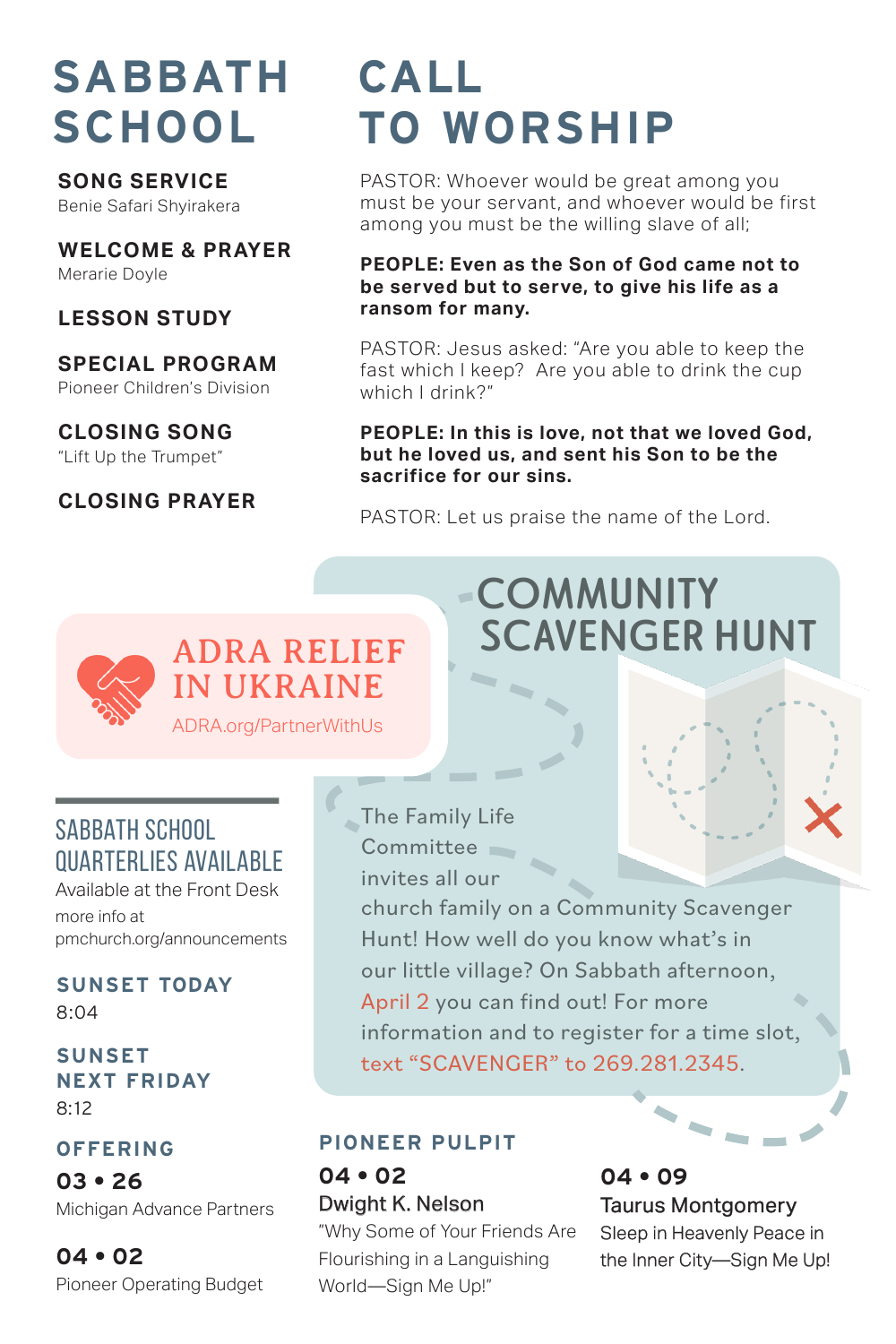# **WORSHIP 9:00 AM 11:45 AM**

#### **OPENING MUSIC**

"When I Survey the Wondrous Cross" Lowell Mason

### **WELCOME & CALL TO WORSHIP**

#### **"FRIEND OF SINNERS": A HYMN CYCLE**

"Jesus, What a Friend for Sinners" • 187 st. 1-3 "Rescue the Perishing" • 367 What a Friend We Have in Jesus" • 499, st. 1, 3

#### **CONGREGATIONAL PRAYER**

Marius Jensen, student

#### **CHILDREN'S STORY**

Story: Elena, Daryna and Loren, AU Animal Science Students; Prayer: Kena

#### **WORSHIP IN MUSIC**

"Inscription of Hope" • Randall Stroope

#### **MESSAGE**

"Good-bye Pandemic, Hello Refugees— Sign Me Up!" Dwight K. Nelson, Lead Pastor

#### **THE LORD'S SUPPER**

#### **SCRIPTURE READING**

1 Corinthians 11:23-26 Ildiko Gyeresi, Pioneer Elder

**PRAYER** Anthony Yeboah, Pioneer Elder

#### **PARTAKING EMBLEMS**

#### **HYMN OF COMMITMENT**

"Sent Forth by God's Blessing" • 407

#### **BENEDICTION**

**——————————**

#### **CLOSING MUSIC**

"Gathered Together: We Share You" Kenneth Logan

#### **OPENING MUSIC**

"When I Survey the Wondrous Cross" Lowell Mason

#### **WELCOME & CALL TO WORSHIP**

#### **PRAISE**

"What A Friend We Have In Jesus" • 499

**CONGREGATIONAL PRAYER** Marius Jensen, student

**WORSHIP IN MUSIC** "Inscription of Hope" • Randall Stroope

#### **CHILDREN'S STORY**

Story: Elena, Daryna and Loren, AU Animal Science Students; Prayer: Kena

#### **PRAISE**

"How Great Thou Art" • 86 "Only Trust Him" • 279 "When The Roll Is Called Up Yonder" • 216

#### **MESSAGE**

"Good-bye Pandemic, Hello Refugees— Sign Me Up!" Dwight K. Nelson, Lead Pastor

### **THE LORD'S SUPPER**

**SCRIPTURE READING** 1 Corinthians 11:23-26 Ildiko Gyeresi, Pioneer Elder

**PRAYER** Anthony Yeboah, Pioneer Elder

### **PARTAKING EMBLEMS**

#### **HYMN OF COMMITMENT**

"Sent Forth by God's Blessing" • 407

#### **BLESSING**

**——————————**

#### **CLOSING MUSIC**

"Gathered Together: We Share You" Kenneth Logan

Organ: Kenneth Logan, Minister of Music

Presiding Pastor: Rodlie Ortiz, Associate Pastor

Worship in Music: Pioneer Sanctuary Choir Brenton Offenback, director; James North, Jr., piano

Worship Team: Myrna Constantine, Debbie Weithers, Alef Sabuin, Gabriela Melgar; Rafeek Woods, piano; Nathan Ruedinger-Quispe, 12 string guitar; Philip Giddings, bass

Organ: Kenneth Logan, Minister of Music

Presiding Pastor: John Glass, Associate Pastor

Worship in Music: Pioneer Sanctuary Choir Brenton Offenback, director; James North, Jr., piano

Worship Team: Myrna Constantine, Debbie Weithers, Alef Sabuin, Gabriela Melgar, vocals; Nathan Ruedinger-Quispe, 12 string guitar; Rafeek Woods, piano; Philip Giddings, bass